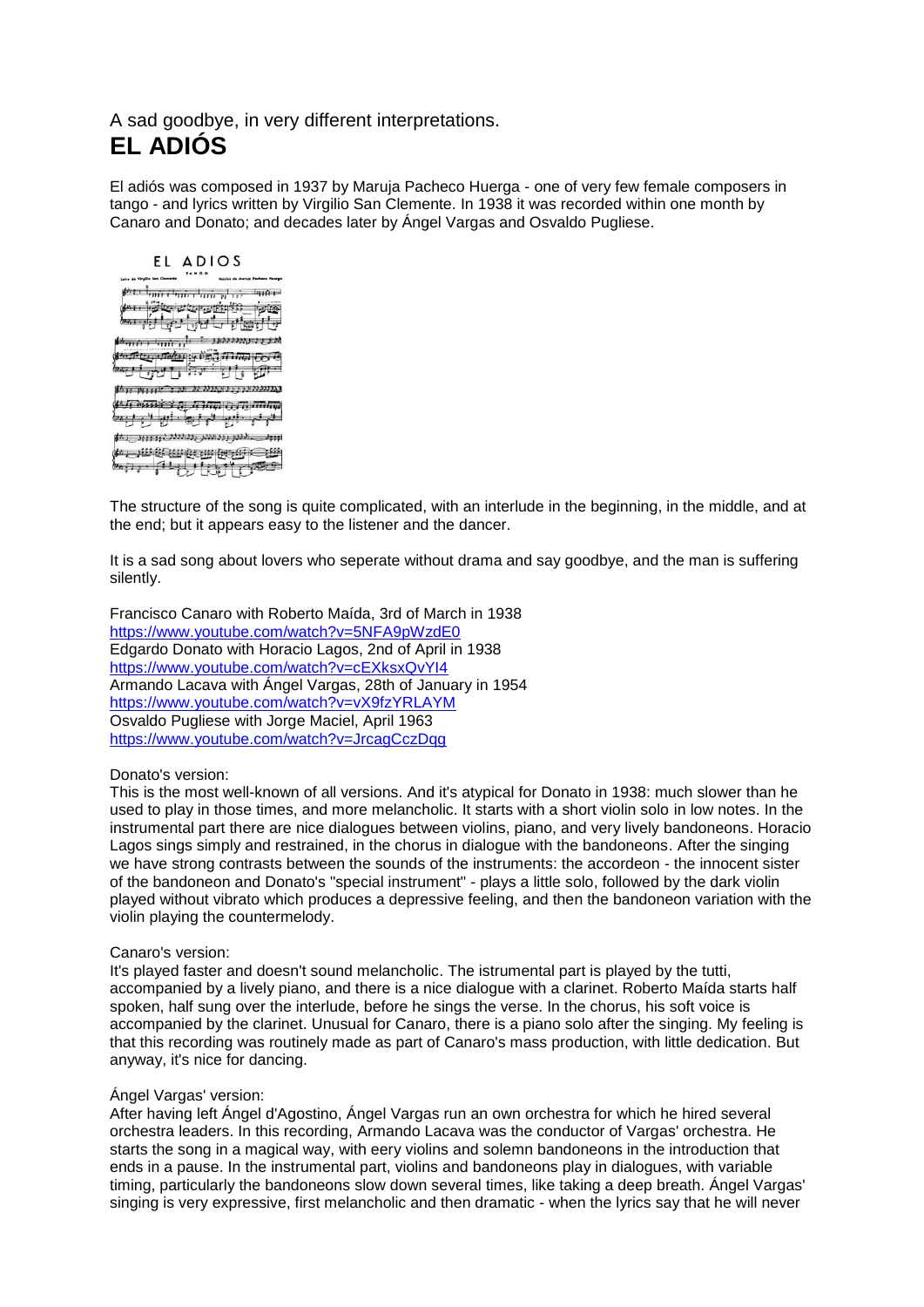see her again. While Vargas is singing the orchestra stays in the background, with the violins accompanying him descreetly. Between the two parts of the singing the bandoneons come in strongly and expressively,

## Pugliese's version:

Pugliese plays a different introduction, rhythmic and dark, that prepares the upcoming drama, which is further evoked by the violins, first delicate and then strong, then the bandoneons, first crying and then playing Pugliese's sharp marcato together with the piano - and after a pause Jorge Maciel starts his opera-like singing: first pianissimo, accompanied very quietly by a bandoneon playing with dissonances; then crescendo, and with enormeous volume dynamics - singer and orchestra - giving extreme expression to every word of the lyrics. The first part of the singing ends in a meditative playing of the piano and the violins (just one long note) and the bandoneon, until the tutti and the singer come back for the dramatic final.





Edgardo Donato and his orchestra

Francisco Canaro with# Roberto Maida



Ángel Vargas